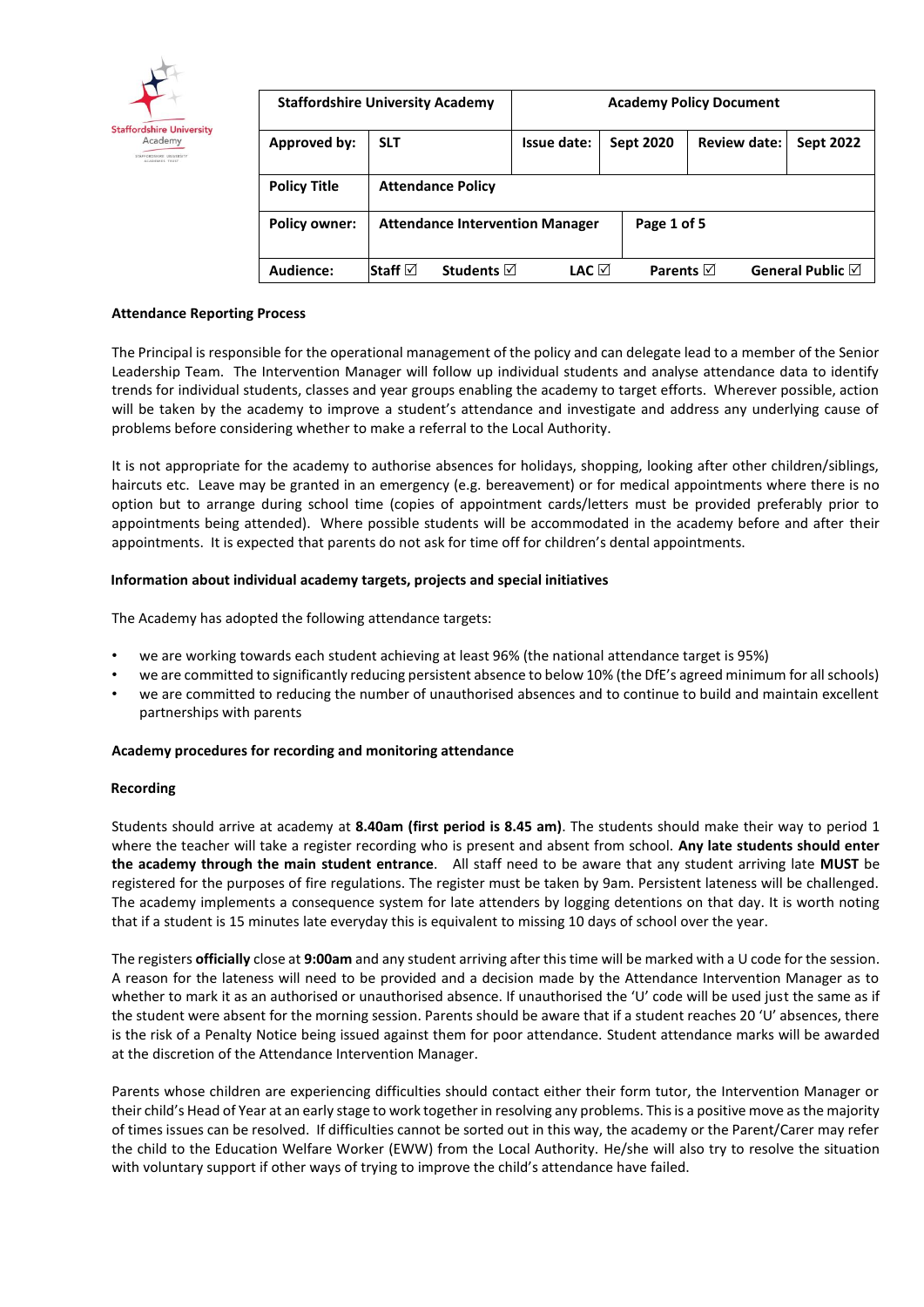

| <b>Staffordshire University Academy</b> |                                        | <b>Academy Policy Document</b> |                  |                     |                  |
|-----------------------------------------|----------------------------------------|--------------------------------|------------------|---------------------|------------------|
| Approved by:                            | <b>SLT</b>                             | Issue date:                    | <b>Sept 2020</b> | <b>Review date:</b> | <b>Sept 2022</b> |
| <b>Policy Title</b>                     | <b>Attendance Policy</b>               |                                |                  |                     |                  |
| <b>Policy owner:</b>                    | <b>Attendance Intervention Manager</b> |                                | Page 2 of 5      |                     |                  |
| Audience:                               | Staff ⊠<br>Students $\triangledown$    | LAC ⊠                          | Parents $\nabla$ |                     | General Public ⊠ |

## **Procedures**

The academy applies the following procedures in deciding how to deal with individual absences:

- Parents/Carers will know that students are expected to be in the academy every day. The importance of good attendance is stressed through written and oral communications with students and parents.
- In the event of absence/lateness, Parents/Carers should contact the Attendance Support as soon as they are able to inform of the reasons for the absence. We will challenge any poor attendance particularly where minor issues are being prioritised over the student's education at the academy. If attendance falls below 90%, absence will be authorised with some medical evidence of illness. Please keep in contact with the Intervention Manager on these occasions.
- Students who arrive late will need to explain politely reasons for their lateness. If it is not an acceptable reason (decided by staff) they will be issued with a sanction. Students need to get into good habits of arriving on time to the academy.
- There will be consequences for those students who are regularly late through the Behaviour for Learning system.
- Parents/carers should not arrange non urgent medical and dental appointments during the academy day.
- Students who need to leave the academy during the day must have a note from Parents/Carers explaining the reasons for this. Permission will be granted (or refused) by their Head of Year.
- For any unexplained absences the academy will contact parents who have not offered a reason and will mark the absence as unauthorised if no suitable reason is provided. **A reason for a period of absence is always required**. The Intervention Manager will also undertake home visits where reasons have not been gained, or to discuss where attendance is a concern.
- Letters are sent out to Parents/Carers if their child's attendance is drops under 96%. Their tutor will contact Parents/Carers. Further letters from pastoral leaders and the Intervention Manager will follow if attendance does not improve. Parents/Carers will be asked to attend a meeting at the academy.
- Reward certificates are awarded at the end of each term for students maintaining 100% attendance. Letters are also sent to parents of those students who are maintaining excellent levels of attendance (above 96%).
- All requests for leave of absences from the academy must be made in writing, however Parents/Carers should be aware that leave of absence for holidays during term time will only be authorised in **exceptional** circumstances. Where the absence is unauthorised the academy will assess a student's attendance record and may submit a request for a Fixed Penalty Notice. Parents/Carers should avoid booking holidays until they have completed a Holiday in Term Time Application Form (Exceptional Circumstances). When a holiday request is refused, Parents/Carers are welcome to arrange a meeting with a member of Senior Leadership to discuss the reasons for refusal. The academy will be guided by Local Authority guidance in relation to term time leave of absence.
- Attendance is monitored by the Intervention Manager and Heads of Year on a daily basis with reports produced and shared with the Assistant Principal weekly. Tutors are also provided with information regarding their tutee's attendance and will, where appropriate, have 1 to 1 conversations with students regarding strategies to improve their attendance. The tutor will also contact Parents/Carers. Where students are identified as a concern in their attendance, monitoring and actions will be taken in the following circumstances:
	- $\circ$  Below 96%-Tutor actions plus 1<sup>st</sup> letter of concern
	- $\circ$  Below 94% Pastoral Leaders actions plus 2<sup>nd</sup> letter of concern
	- $\circ$  Below 90% Intervention Manager actions plus 3<sup>rd</sup> letter of concern
	- o This will continue until the student's attendance returns to above 96%.
- If concerns about attendance persist then the academy will involve the Education Welfare Worker. Throughout this process, staff will be looking to identify and address reasons for attendance issues so that the student can return to the academy (with support if necessary) as quickly as possible.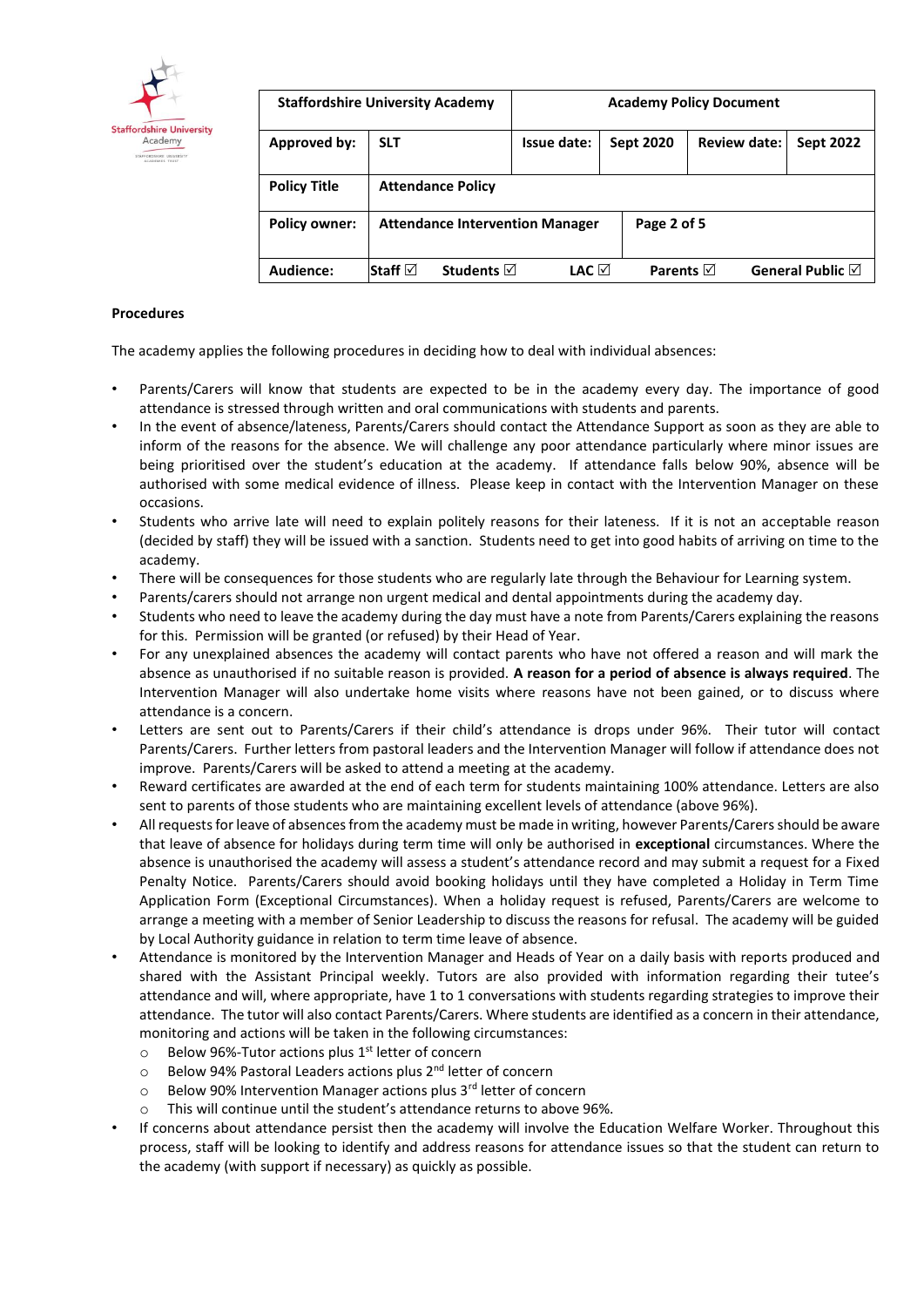

| <b>Staffordshire University Academy</b> |                                        | <b>Academy Policy Document</b> |                   |                     |                            |
|-----------------------------------------|----------------------------------------|--------------------------------|-------------------|---------------------|----------------------------|
| Approved by:                            | <b>SLT</b>                             | Issue date:                    | <b>Sept 2020</b>  | <b>Review date:</b> | <b>Sept 2022</b>           |
| <b>Policy Title</b>                     | <b>Attendance Policy</b>               |                                |                   |                     |                            |
| <b>Policy owner:</b>                    | <b>Attendance Intervention Manager</b> |                                |                   | Page 3 of 5         |                            |
| Audience:                               | Staff $\boxtimes$<br><b>Students</b> ⊠ | LAC ⊠                          | Parents $\boxdot$ |                     | General Public $\boxtimes$ |

## **Points to be considered**

Schools have the responsibility to decide whether an absence can be authorised on medical grounds. Parents/carers will be asked to provide evidence (where student attendance falls below 90%) that their child is too unwell to attend school by providing medical evidence. This can be in the form of appointment cards or letters, along with copies of any prescribed medication or a note from a medical professional. This is standard procedure for all schools and these guidelines are set for schools by Department of Education.

#### **Practicalities of Managing Medical/Illness Absence**

- In most instances, students will have an informal discussion with the Attendance Intervention Manager/Pastoral Coordinator on their return, to firstly ensure they are fit for school, offer support on any work they may have missed and then to further discuss the importance of attendance and the impact this can have on their education. Where possible, the Intervention Manager will liaise with other departments to arrange any support where it is needed.
- If concerns are highlighted regarding the level of medical/illness absence that a student has incurred, contact will be made with the Parents/Carers to discuss it further and look at ways to support a student with medical conditions in school through the use of a Care Plan. Most medical conditions can be managed well within the academy and we have trained staff to provide support where appropriate.
- If still concerned the Intervention Manager will suggest that the student visit their GP or other health professional, if this has not already been done.
- Students and Parents/Carers will be invited to attendance meetings with the Intervention Manager once their attendance becomes a concern.
- Parents/carers of students whose attendance at the end of each half term is below 90%, will be asked to attend an interview with the Intervention Manager to explore whether there are any underlying issues that may be contributing to their poor attendance, which we are not already aware of.
- If Parents/Carers do not engage and all other efforts have been exhausted the academy will make a referral to the EWW. The EWW may pursue a Fixed Penalty Notice, whereby the Local Authority will instigate a time limited period of monitoring, offering a further period in which significant improvement must be demonstrated. We would very much hope that a good working relationship with our Parents/Carers will be established so that any penalties can be avoided. Parents/carers will understand that we have the child's best interests at heart and them building resilience and gaining a good education for the future, is incredibly important to us.
- Following investigation and close monitoring by the Local Authority, any unresolved issues could result in the Parent/Carer receiving a Penalty Notice or ultimately a prosecution under the Education Act 1996 section 444.

## **Persistent Absence (PA)**

The academy is committed to reducing persistent absence (which is attendance less than 90% attendance) and has specific procedures for dealing with this. There are strong and proven links between student attendance and educational achievement. Attendance of less than 95% (equivalent to 9.5 days or more absence in a school year) has been shown to compromise student attainment. An attendance of 90% is equivalent to missing 19 days or nearly 4 weeks from school in

a year. Only 10% of students who are persistently absent from school achieve the equivalent of 5 A\*-C grades at GCSE (now grades 9-4). It has been found that if a school could improve its overall attendance by 1% it could see an improvement in attainment of around 5%.

As earlier stated the academy will inform the parents of concerns and offer support to resolve any problems that may be impeding a student from attending. Students falling to below 96% attendance will be monitored as to whether their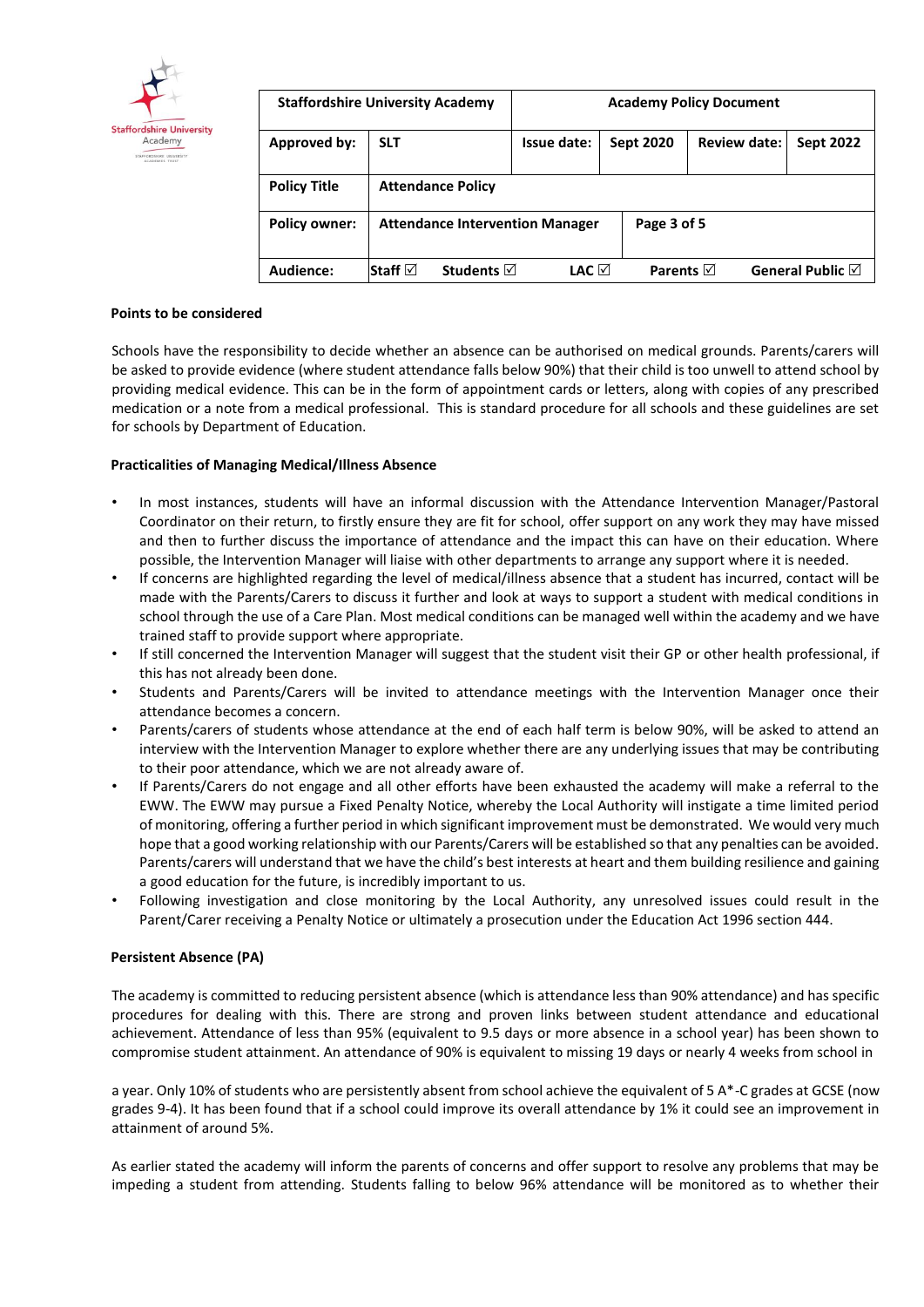

| <b>Staffordshire University Academy</b> |                                        | <b>Academy Policy Document</b> |                  |                     |                            |
|-----------------------------------------|----------------------------------------|--------------------------------|------------------|---------------------|----------------------------|
| Approved by:                            | <b>SLT</b>                             | Issue date:                    | <b>Sept 2020</b> | <b>Review date:</b> | <b>Sept 2022</b>           |
| <b>Policy Title</b>                     | <b>Attendance Policy</b>               |                                |                  |                     |                            |
| <b>Policy owner:</b>                    | <b>Attendance Intervention Manager</b> |                                | Page 4 of 5      |                     |                            |
| Audience:                               | Staff ⊠<br>Students $\triangledown$    | LAC ⊠                          | Parents $\nabla$ |                     | General Public $\boxtimes$ |

attendance improves or deteriorates. The aim is to avoid a student falling behind in their work and failing to achieve the knowledge and skills they need to gain the GSCE grades they are capable of.

Once a student is categorised as persistently absent, the Attendance Intervention Manager will endeavour to work closely with a family and put in place appropriate support, which can include targets and dates via attendance reports, within which the student must demonstrate a significant improvement. Whilst we appreciate that some illnesses may be genuine, the academy has a duty to ensure we support students to be in as much as possible to gain the most benefit from the education they are offered, ultimately helping them to achieve a good academic base on which to commence their adult life.

On a termly basis the following number of sessions absent will result in a student being considered persistently absent:

| By the end of half-term 1 (Autumn Term) | 7+ sessions (3.5 days)   |
|-----------------------------------------|--------------------------|
| By the end of half-term 2 (Autumn Term) | 14+ sessions (7 days)    |
| By the end of half-term 3 (Spring Term) | 20+ sessions (10 days)   |
| By the end of half-term 4 (Spring Term) | 26+ sessions (13 days)   |
| By the end of half-term 5 (Summer Term) | 31+ sessions (15.5 days) |
| By the end of half-term 6 (Summer Term) | 38+ sessions (19 days)   |

- 1. PA data is consistently monitored to track and review attendance of PA students so that concerns can be addressed.
- 2. Half termly meetings are held with the EWW to discuss all students who have fallen within this category.
- 3. Parents/Carers, the child, the Assistant Principal and EWW are all spoken to about concerns relating to PA.
- 4. Actions are taken by EWW in line with Staffordshire County Council Policy.

Alternatively, Parents/Carers or children may wish to contact the EWW themselves to ask for help or information. They are independent of the academy and will give impartial advice. Their telephone number is available from the academy reception or by contacting the Local Support Team.

# **Requests for Leave of Absence**

If a Parent/Carer wishes to request a period of leave they are required to complete a leave of absence request form. If the request is denied the academy will inform the Parent/Carer of the reason by letter and the request will be noted in the electronic register. Leave of absence will be refused except under special/exceptional circumstances and unauthorised leave could result in a fixed term penalty notice in line with national legislation. Absence request forms are available from reception or to download online from our website. It is worth noting that a student who takes a **2 week** family holiday in term time (10 school days) will only be able to achieve a maximum attendance of **94.7%.** This is assuming the student has no illness or medical appointments for the rest of the school year. This automatically puts the student into a category where their attendance will be monitored.

# **Attendance is monitored within the academy by:**

Mr S Williams (Assistant Principal) who holds strategic responsibility for monitoring and improving academy attendance.